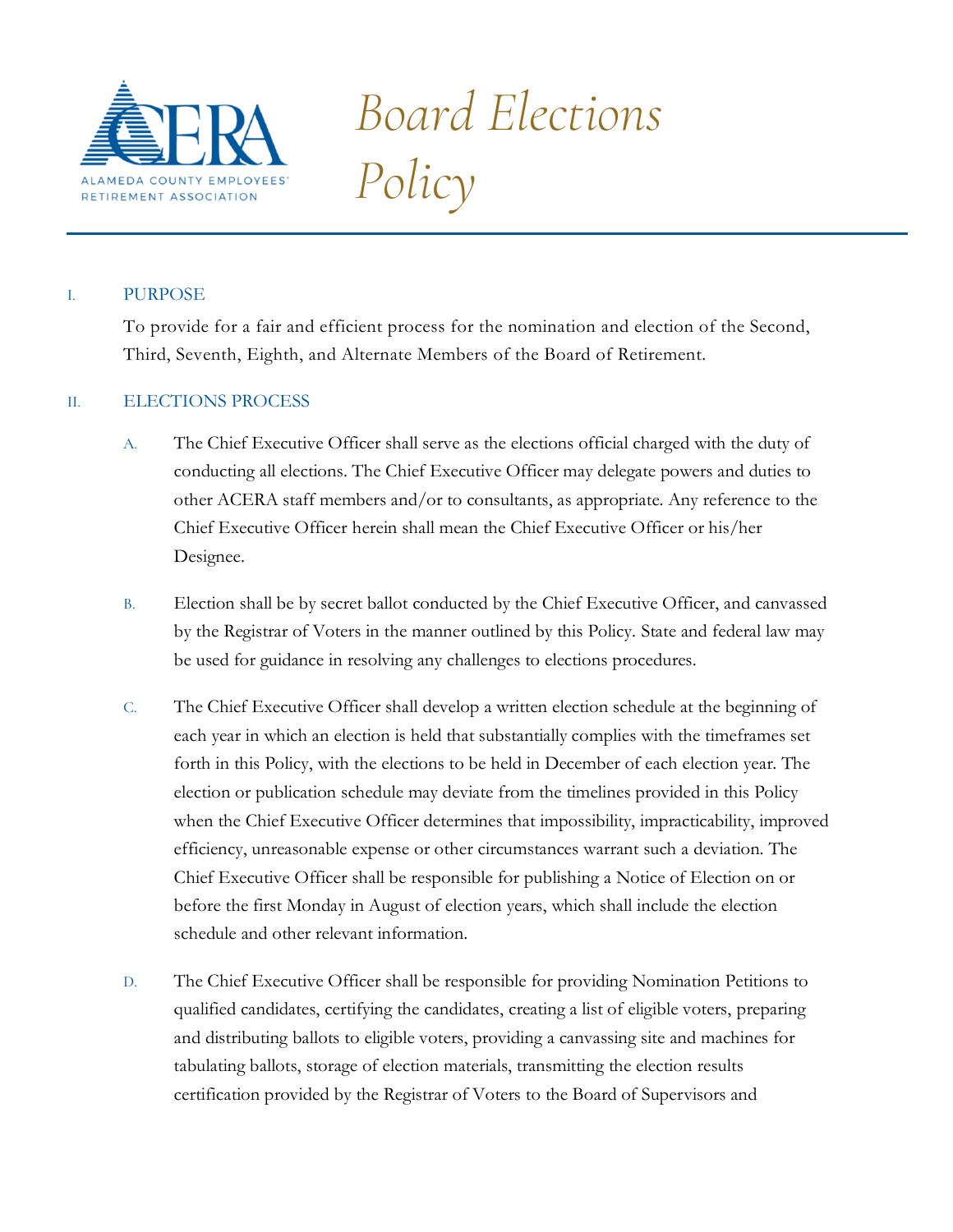swearing-in newly elected members of the Board of Retirement. ACERA contracts with the Registrar of Voters to perform many of the aforementioned functions.

- E. The Chief Executive Officer shall respond to any challenges to the election in compliance with applicable law.
- F. The Registrar of Voters shall be responsible for preparing and mailing ballots and voter pamphlets to eligible voters, providing a canvassing site and machines for tabulating ballots, canvassing the election, including receiving voted ballots, comparing voted ballots with the list of eligible voters, setting aside questionable ballots, repairing or transferring damaged ballots, certifying the accuracy of all ballot counting machines and certifying the results of all elections.
- G. The Chief Executive Officer and the Registrar of Voters shall be jointly responsible for determining the disposition of all questionable ballots set aside by the Registrar of Voters.

### III. ELIGIBILITY TO VOTE

A member is eligible to vote for a candidate designated as a safety, general or retired member, only if the member belongs to the same category of membership during the entire pay period immediately preceding the month in which the election is held. Deferred members are eligible to vote in the applicable safety or general member elections and are not eligible to vote in the retired member elections.

#### IV. NOTICE OF ELECTION PERIOD

The Notice of Election period is specified in the election schedule and continues for an interval of twenty (20) business day excluding County holidays. The Notice of Election shall include the election schedule and other relevant information. The Notice shall be posted on ACERA's website, www.ACERA.org, and in the lobby of ACERA's office during this period.

### V. NOMINATION PERIOD

The Nomination Period is specified in the election schedule and continues for an interval of twenty (20) business days excluding County holidays. The Nomination Period immediately follows the Notice of Election Period. Qualified applicants may obtain a Board Election Information Packet containing the nomination documents from the ACERA Election Coordinator beginning on the first date of the Nomination Period and through the last date of the Nomination Period.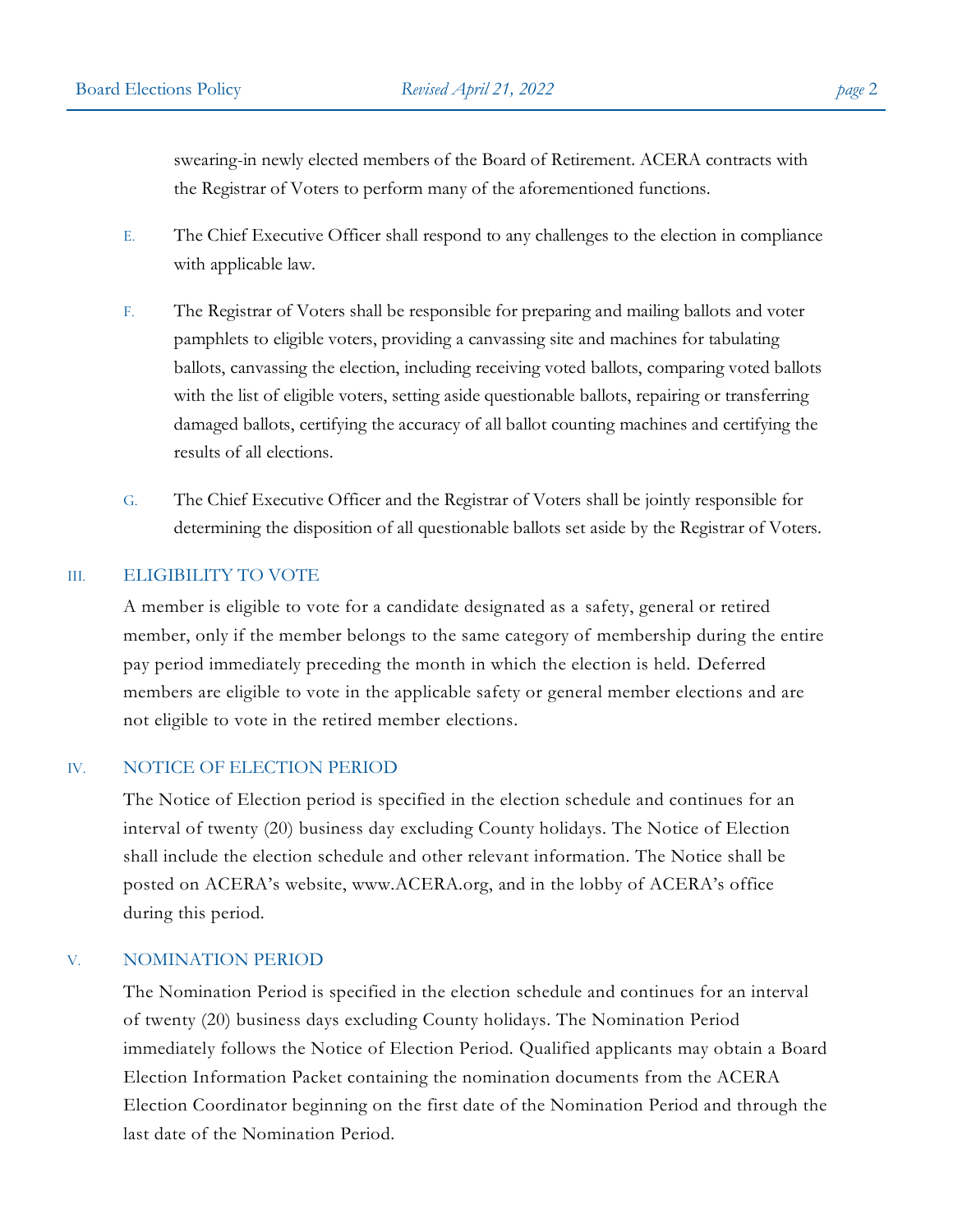#### VI. NOMINATION DOCUMENTS

During the Nomination Period specified in the elections schedule, qualified applicants must submit all the following required nomination documents, with the applicant's original signature, to the Chief Executive Officer to be considered for certification as a candidate. The last day for filing nomination documents is no later than 5:00 p.m. on the deadline stated in the elections schedule. An applicant cannot submit any required nomination documents after the deadline.

- Nomination Petition,
- Ballot Designation,
- Candidate's Statement of Qualifications,
- Statement of Intent to Serve, and
- California Form 700 Statement of Economic Interests
- A. Nomination Petition

Each Nomination Petition filed by or on behalf of an eligible candidate shall contain:

- 1. The name and address of the candidate;
- 2. The designation of the seat on the Board of Retirement to which the candidate seeks election;
- 3. Nomination Petitions shall be signed by not less than twenty-five (25) members of the Association. Only signatures of members eligible to vote for the seat designated in the Nomination Petition at the time of signing said petition shall be counted. Signatures may be originals or copies of originals and may appear on multiple copies of the approved form (e.g., 12 signatures on one copy of the form and 13 signatures on another copy of the form).
- 4. Candidates shall file Nomination Petitions with the Chief Executive Officer no later than 5:00 p.m. on the deadline stated in the elections schedule. Candidates who file Nomination Petitions after the deadline will be disqualified.
- 5. If a candidate is nominated for more than one seat on the Board of Retirement, the candidate must designate the seat to which the candidate seeks election when filing nomination papers. Elections for the Seventh Member and the Alternate Seventh Member are considered elections for the same seat. Elections for the Eighth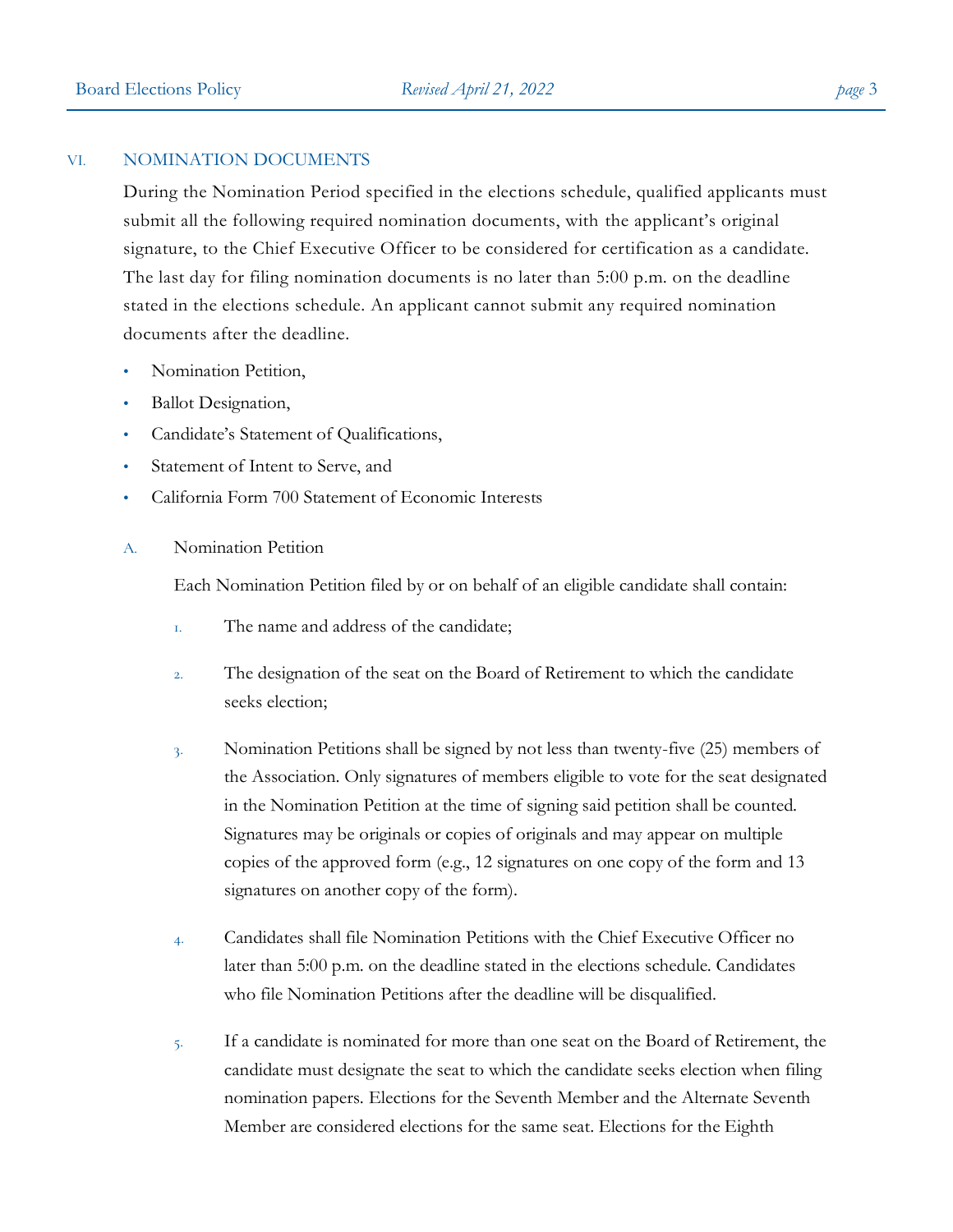Member and the Alternate Eighth Member are considered elections for separate seats. A candidate may not be certified for more than one seat on the Board of Retirement.

B. Ballot Designation

A Ballot Designation shall include the candidate's name as it is to appear on the ballot, and, at the option of the candidate, one of the following designations to be printed immediately after or below his/her name on the ballot:

- 1. Words designating the elected government office which the candidate holds at the time of filing the nomination documents to which he or she was elected by vote of the people;
- 2. The word "incumbent" or "incumbent alternate" if the candidate is a candidate for the same office which his/her holds at the time of filing the nomination papers, and was elected to that office by a vote of the people;
- 3. No more than three words designating either the current principal professions, vocations, or occupations of the candidate, or the principal professions, vocations, or occupations of the candidate during the calendar year immediately preceding the filing of nomination documents.
- 4. The phrase "appointed incumbent" if the candidate holds an office by virtue of appointment, and the candidate is a candidate for election to the same office.

The Chief Executive Officer shall not accept a Ballot Designation that violates the restrictions set forth above. If the Chief Executive Officer finds the designation to be in violation, the Chief Executive Officer shall notify the candidate by email or registered or certified mail return receipt requested, addressed to the mailing address provided on the candidate's nomination petition. The candidate shall be notified within three (3) working days from the date of submission of any violations. The candidate shall, within three (3) working days from the date of notice of the violation, provide a designation that complies with the above requirements. However, if the violation is discovered less than six (6) days from the end of the nomination period, the candidate shall have only the time from the date of notice through the end of the nomination period to remedy the violations. In the event the candidate fails to provide a Ballot Designation that complies with the above requirements within the three-day period or before the end of the nomination period if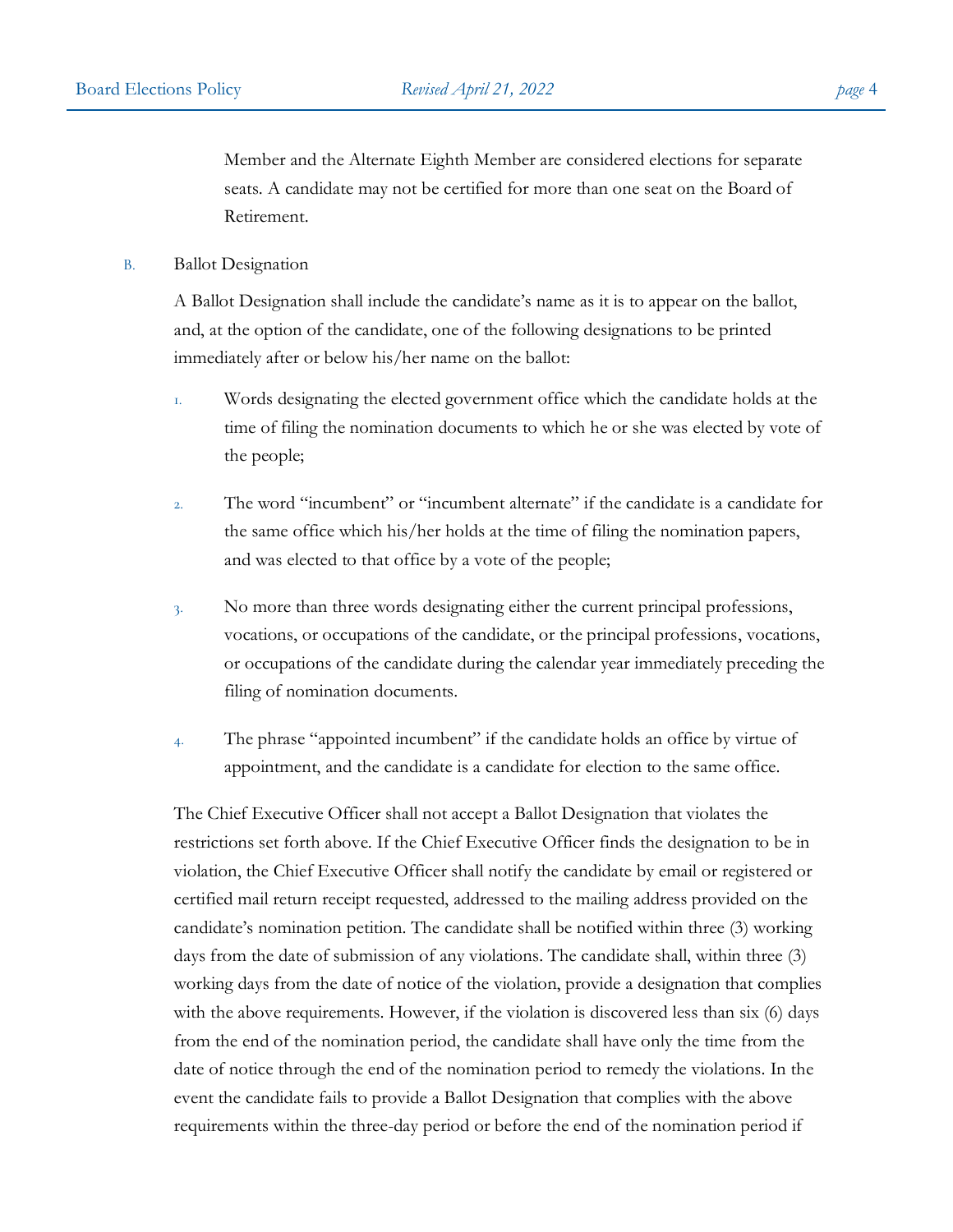the violation was discovered with less than six days to the end of the period, no designation shall appear after the candidate's name.

C. Candidate's Statement of Qualifications

A Candidate's Statement of Qualifications ("Candidate Statement") shall be included in the voter pamphlet that is distributed with the ballot. (Elec. Code §13307.) The Candidate Statement shall be submitted in an appropriate format provided by the Chief Executive Officer as follows:

- 1. The Candidate Statement shall include no more than 400 words starting with the candidate's name. For purposes of counting the 400 words, ACERA uses the word count as calculated by Microsoft Word.
- 2. The Candidate Statement may also include the age and occupation of the candidate and a brief description of the candidate's education and qualifications.
- 3. The Candidate Statement shall not include the party affiliation of the candidate, or membership or activity in partisan political organizations.
- 4. The Candidate Statement shall be limited to a recitation of the candidate's own personal background and qualifications, and shall not in any way make reference to other candidates for that office or to another candidate's qualifications, character, or activities.
- 5. The Chief Executive Officer shall not cause to be printed or circulated any Candidate Statement that the Chief Executive Officer determines is not so limited or that includes any prohibited reference.
- 6. Such statement of qualifications shall be included in a voter's pamphlet, in type of uniform size, font and darkness and with uniform spacing, and distributed with ballots at no charge to the candidate.
- 7. Information contained in the Candidate Statement is the responsibility of the candidate and ACERA accepts no responsibility for the validity of the statement or the contents thereof.
- 8. The voter's pamphlet shall contain the following statement: "This handout may not contain a complete list of candidates. A complete list of candidates appears on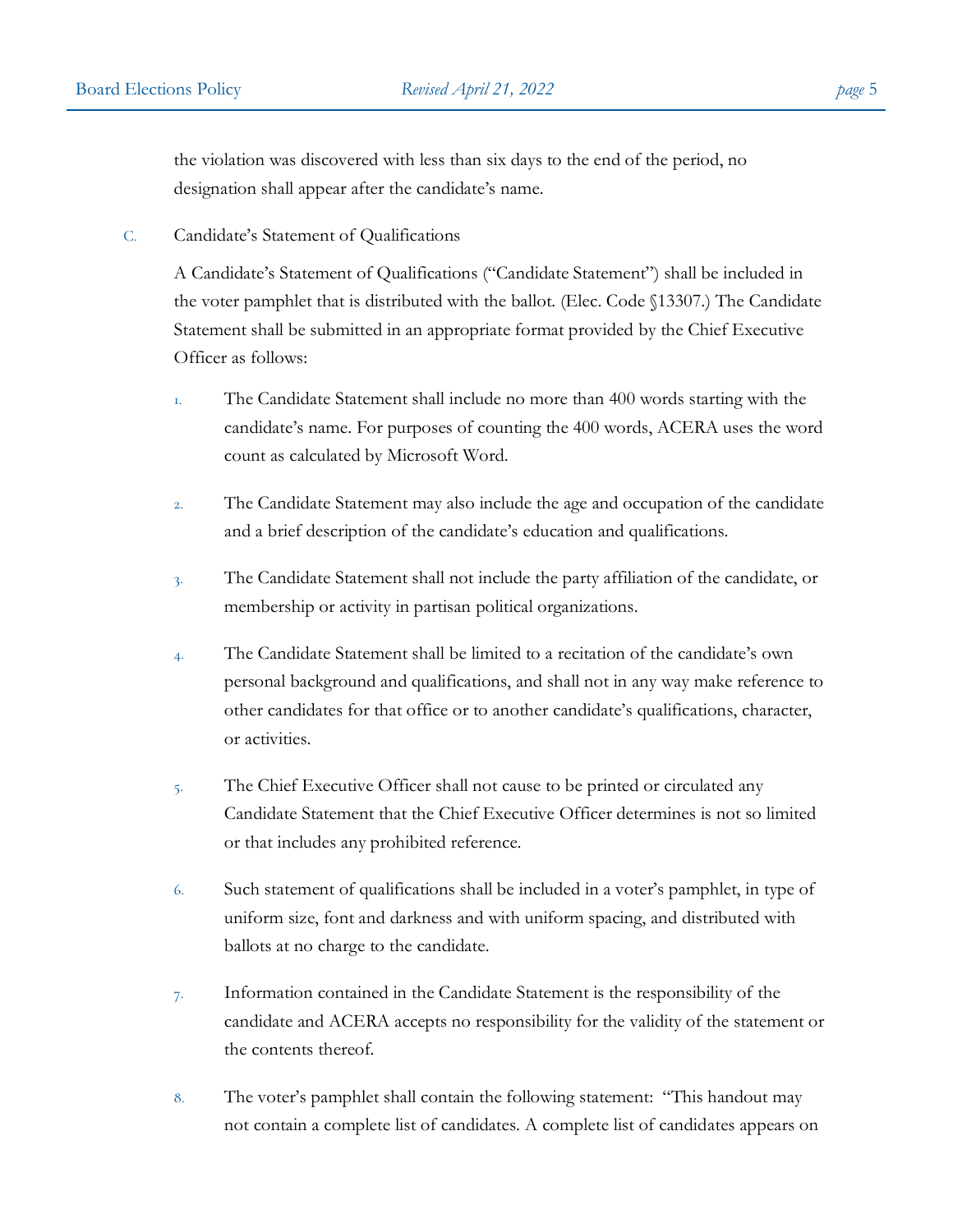the ballot. Each candidate's statement is volunteered by the candidate and is printed as submitted."

- 9. The candidate must provide a hard copy of the Candidate Statement with the candidate's signature and an electronic copy in a format compatible with Microsoft Word to the ACERA Election Coordinator.
- 10. Candidate statements may be withdrawn, but not changed, during the period for filing nomination papers and until 5:00 p.m. of the next working day after the close of the nomination period, as specified in the election schedule. Candidate statements shall remain confidential until the expiration of the filing deadline.
- D. Statement of Intent to Serve

The Statement of Intent to Serve ("The Statement") sets out the oath of office. The Statement states that if elected to the position for which the candidate was nominated, the candidate intends to serve on the Board of Retirement. The Statement shall be signed and dated by the candidate.

E. California Form 700 Statement of Economic Interests

California Government Code §§87200 and 87201 requires that candidates for an elected office who manage public investments file a Form 700, unless a candidate is a current trustee and has already filed a Statement of Economic Interests with ACERA for the election year. If the candidate cannot be certified by the last date of eligibility, ACERA will return the Form 700 to the candidate unfiled.

### VII. CERTIFICATION

- A. In order for a candidate to be certified the following documents must be submitted and must meet the requirements as outlined in the Board of Retirement Election Information Packet and Board Elections Policy:
	- Nomination Petition
	- Ballot Designation
	- Candidate's Statement of Qualifications
	- Statement of Intent to Serve
	- California Form 700 Statement of Economic Interests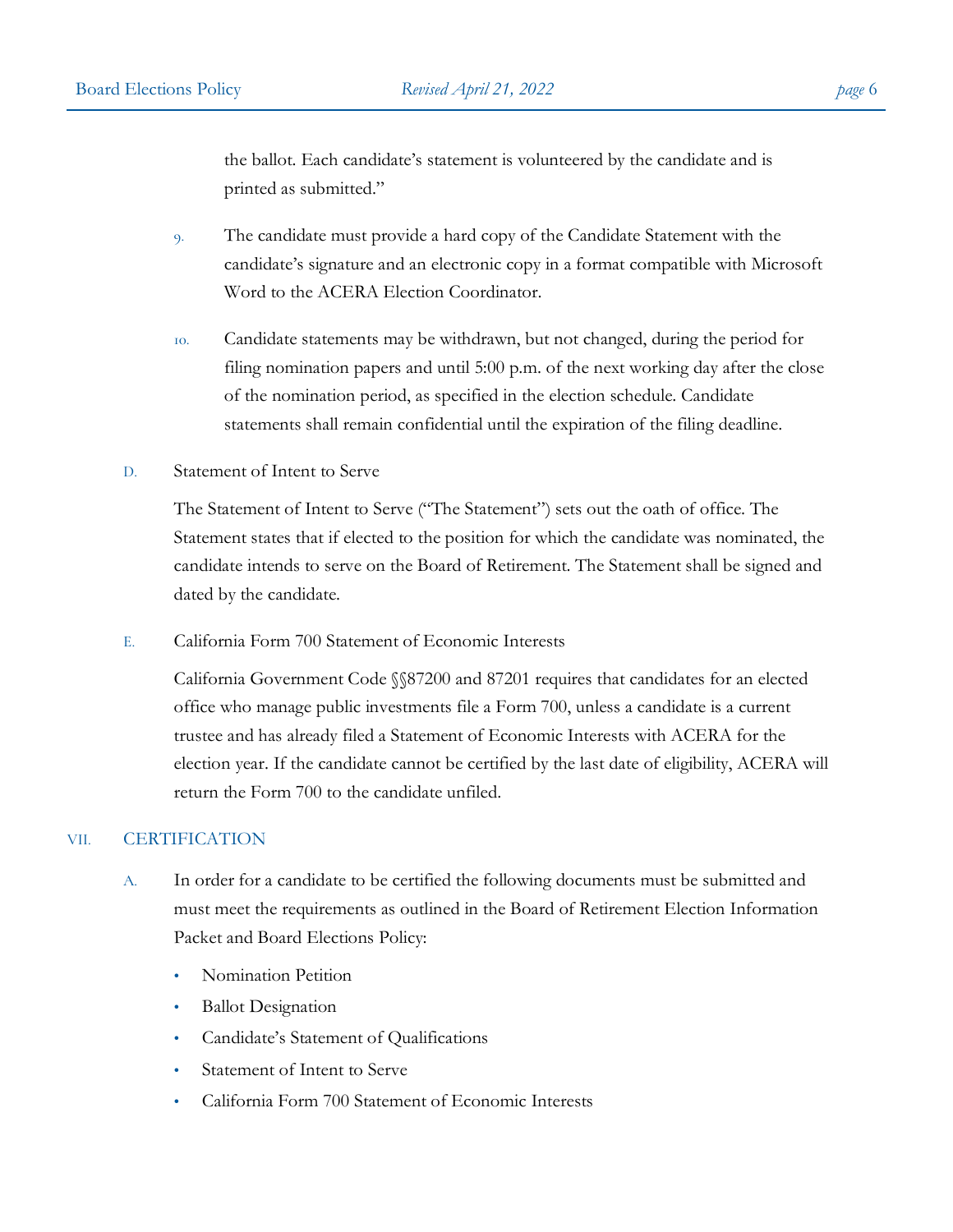The documents are due no later than the last date of the Nomination Period at 5:00 p.m. as stated in the election schedule, and there is no opportunity to amend the documents after that time.

B. With respect to the nomination petition, within five (5) working days after the filing of a nomination petition (or as revised pursuant to the election schedule), the Chief Executive Officer shall validate that the petition is complete and bears at least twenty-five (25) valid signatures.

Candidates may resubmit their nomination petitions, if necessary, until the last date of the Nomination Period at 5:00 p.m. Candidates are encouraged to obtain more than the minimum number of required signatures, or file petitions early so that they have ample opportunity to obtain additional signatures, in the event a petition is insufficient.

- C. If only one candidate is certified for any designated seat, the Board of Supervisors shall order that no election be held and shall direct the Clerk of the Board of Supervisors to cast a unanimous ballot in favor of such nominated member. (Gov. Code §31523.)
- D. If no candidate is certified, the Chief Executive Officer shall notify the Board of Retirement, which shall reschedule the election.

### VIII. PUBLIC REVIEW PERIOD OF CANDIDATE STATEMENTS

After all nomination documents are received and eligible candidates are certified, the Chief Executive Officer shall make a copy of the Candidate Statements available for public examination in the Retirement Association's Office for a period of ten (10) calendar days. The Chief Executive Officer shall also distribute all Candidate Statements to each candidate in the respective contest. During the ten (10) day public examination period, any voter or the Chief Executive Officer may seek a writ of mandate or an injunction requiring any or all of the material in the Candidate Statements to be amended or deleted.

### IX. CAMPAIGNING

- A. Campaign Guidelines
	- 1. Candidates shall comply with all Participating Employer rules and regulations concerning the use of equipment and resources (i.e., e-mail, inter-office mail, etc.) in the course of their campaign. Violations of this section may result in disqualification.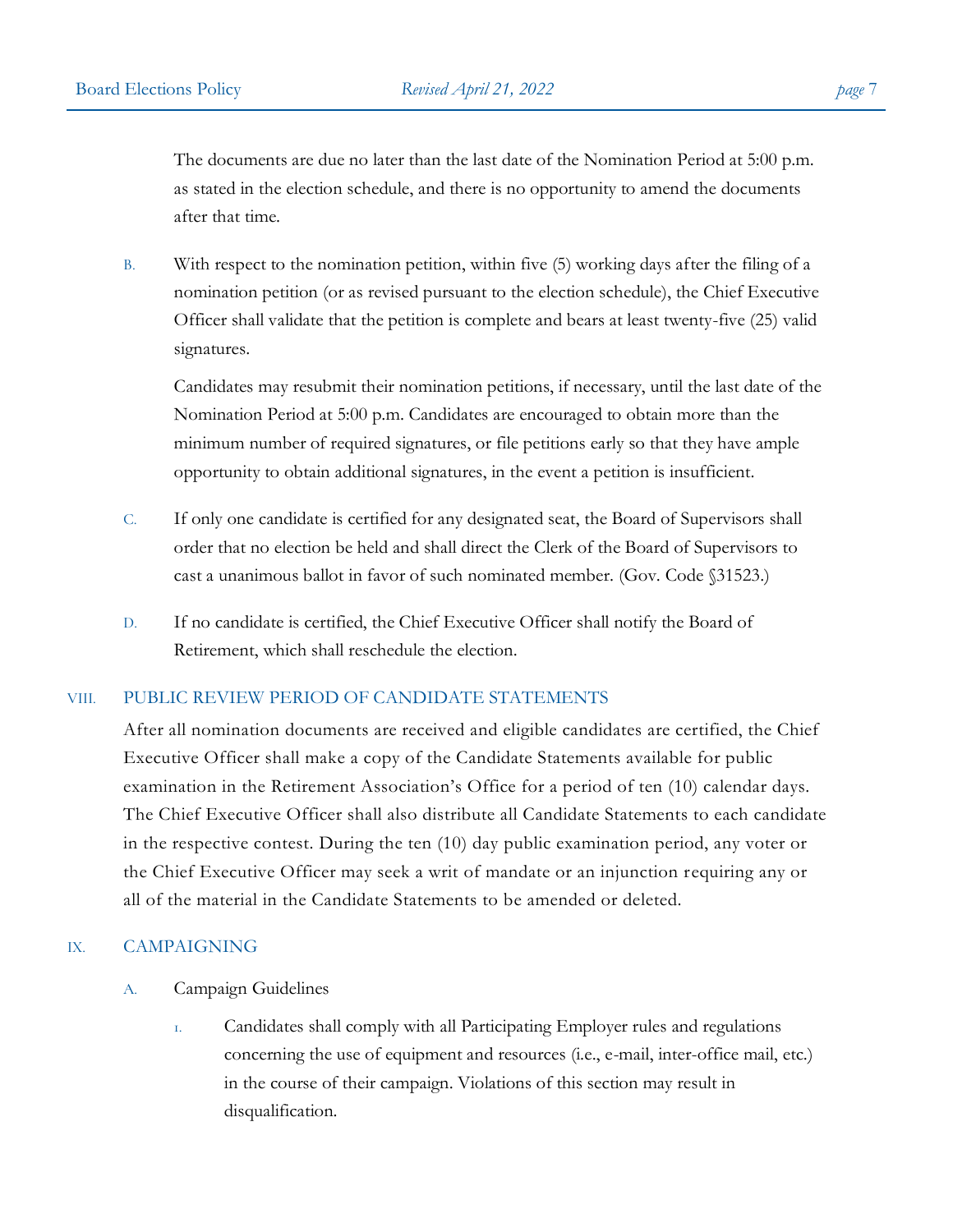- 2. The provisions of the Civil Code relating to libel and slander are fully applicable to any campaign advertising or communication.
- 3. Candidates may voluntarily subscribe to the Code of Fair Campaign Practices found at Elections Code §20440. A copy of the Code of Fair Campaign Practices shall be distributed by ACERA to all persons requesting an Election Information Packet for each election. In no event shall any candidate be required to subscribe to or endorse the Code of Fair Campaign Practices.

### B. *What's Up Newsletter*

- 1. ACERA will produce and distribute a *What's Up Newsletter – Election Edition* as close in time as possible to the distribution of the ballots. The purpose of this special *What's Up Newsletter – Election Edition* is to provide an opportunity to a candidate for an elected position on the Board of Retirement to communicate with his/her constituency, free of charge.
- 2. ACERA will inform each candidate that he/she may submit campaign materials to ACERA and that ACERA will include the material in the *What's Up Newsletter – Election Edition* publication. The Election Information Packet and the election schedule will include the deadline for submission of campaign material for the *What's Up Newsletter*. A candidate shall not make any changes to campaign material after the deadline nor submit campaign material after the deadline.
- 3. All submissions will be limited to no more than 500 words starting with the candidate's name. For purposes of counting the 500 words, ACERA uses the word count as calculated by Microsoft Word. Candidates will be informed that ACERA will assume no liability for the contents of the submitted materials and candidates will be required to sign a waiver of liability and indemnification agreement prior to acceptance of any materials.
- 4. While ACERA does not intend to censor the contents of the submitted materials, at no time will ACERA include materials that it deems to be inappropriate for distribution to ACERA members. Any dispute that arises regarding the content of submitted materials will be decided by the Elections Official and his/her decision will be final. Any additional communications, other than the information included in this publication, by the candidates to their constituency will be the responsibility of the candidates.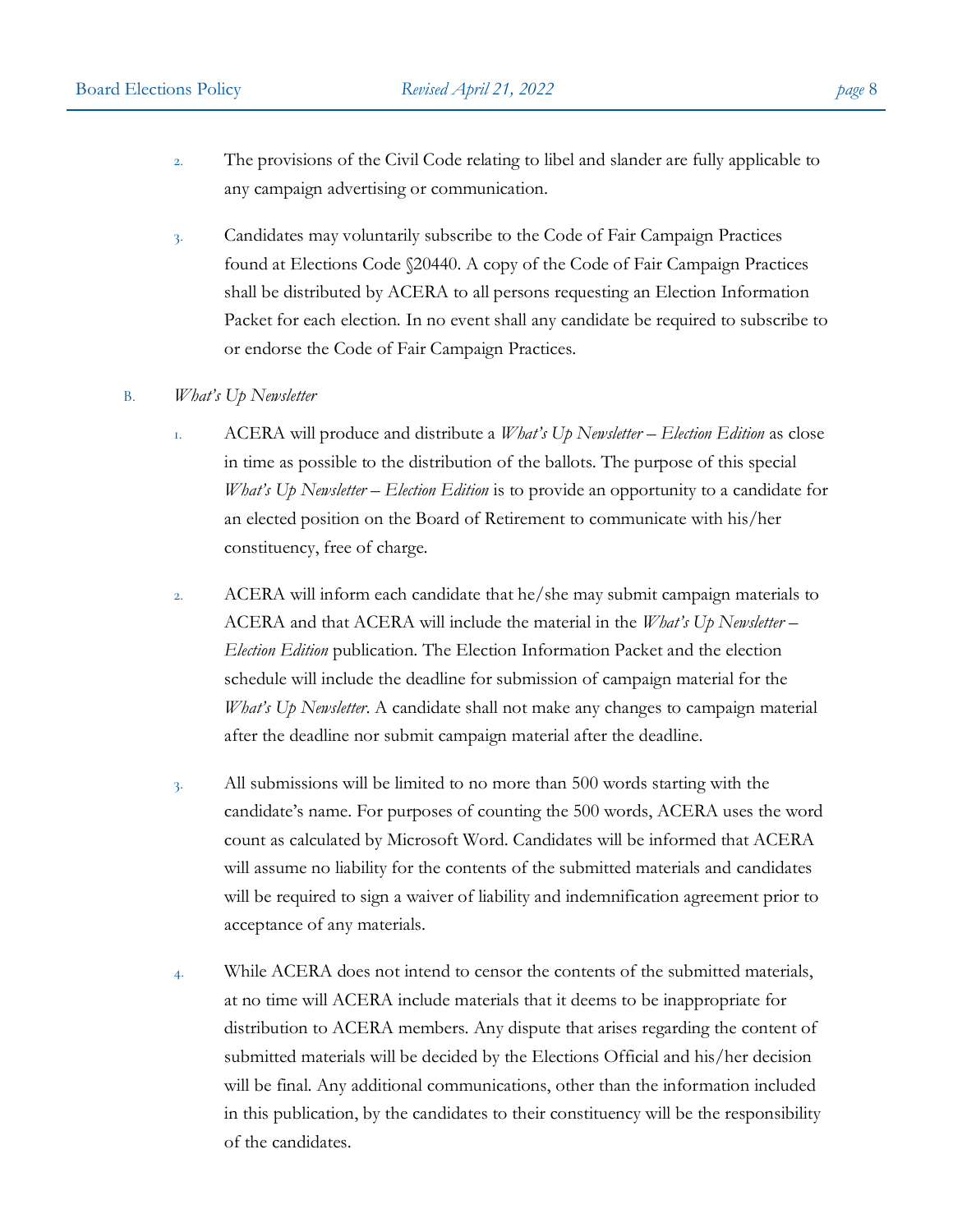5. The *What's Up Newsletter – Election Edition* shall include the following disclaimer with respect to the campaign material: "This statement solely presents the views of the Candidate and does not represent an official statement of ACERA or its Board of Trustees. ACERA has neither approved nor confirmed the accuracy or the contents of this statement."

## X. BALLOTS

- A. The Registrar of Voters with guidance from the Chief Executive Officer shall prepare the ballots for the election. Ballots shall state that it is illegal to reproduce the ballot in any manner whatsoever. Any reproduction or distribution of ballots other than as allowed for by this Policy is expressly forbidden and shall render the ballots void.
- B. The ballot for the Retiree Board Member position shall also contain the names of candidates certified for the Retiree Alternate Board Member position under a separate heading.
- C. Except as expressly authorized herein, no other designation may be printed on the ballot.
- D. The Chief Executive Officer shall determine the order in which the names of the candidates are printed on the ballot by drawing lots after the deadline for filing Nomination Petitions.
- E. The Registrar of Voters shall mail a ballot, voter's pamphlet and self-addressed identification/return envelope first class to each eligible member no less than thirty-five (35) calendar days prior to the date established in the election schedule as the end of the election (or as revised pursuant to the elections schedule) to his/her last-known mailing address as it appears on the retirement record or other official record.
- F. The Registrar of Voters shall make replacement ballots (stamped with the word "reissue") available on an individual basis to members claiming under penalty of perjury the loss or non-receipt of a ballot.
- G. Each voter shall sign the identification/return envelope and place his/her voted ballot in the secrecy envelope and then into the identification/return envelope, which shall be mailed or delivered to the Registrar of Voters.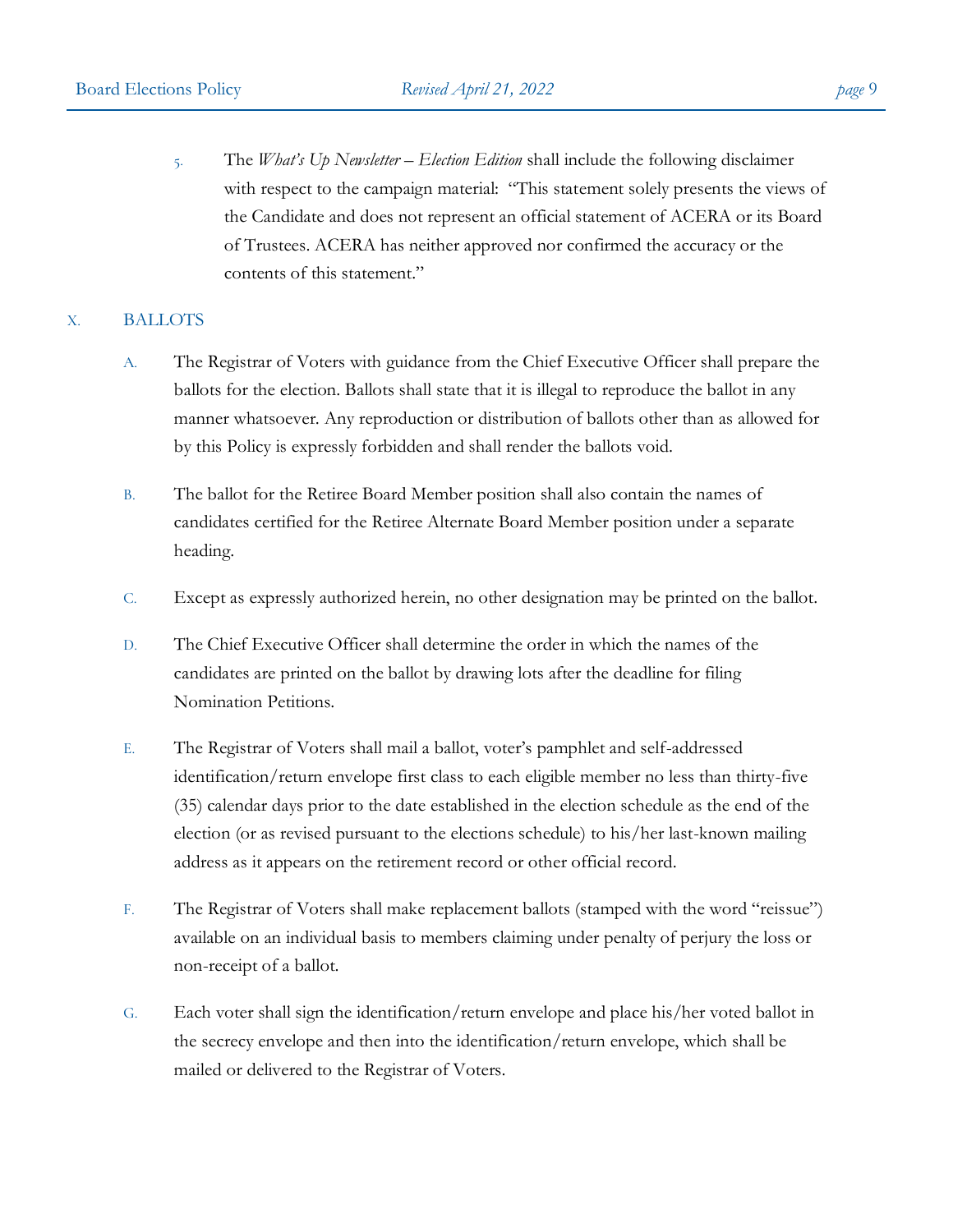- H. The Registrar of Voters must receive all ballots no later than 5:00 p.m. on the third Wednesday in December (or as revised pursuant to the elections schedule), except as otherwise provided by law, or this Policy.
- I. Ballots shall be void if:
	- 1. Received after Election Day;
	- 2. A duplicate ballot is cast;
	- 3. The signature of the voter is not on the return envelope underneath the pull tab.
	- 4. The signature or initials of the voter is on the ballot itself;
	- 5. It is not possible to determine who submitted the ballot;
	- 6. It was submitted in the same envelope with other ballots; and/or
	- 7. The voter's intent cannot be determined.
- J. Ballots determined to be void under section X.I., above, shall be marked as such and shall not be counted by the Registrar of Voters in the canvassing process. The Registrar of Voters will deliver ballots marked as void to the Chief Executive Officer on the day designated for counting ballots.

### XI. COUNTING OF BALLOTS

- A. Upon receipt of the voted ballots, the Registrar of Voters or his/her designated representative(s) shall verify the names on the identification/return envelopes by checking the names against the Association's list of eligible members.
- B. The Registrar of Voters shall count the ballots substantially in accordance with applicable statutes and procedures. The Registrar of Voters shall certify the results of the election no later than the day following the canvassing of the ballots (or as revised pursuant to the elections schedule) and deliver the certified results to the Chief Executive Officer who shall transmit said certification to the Board of Supervisors.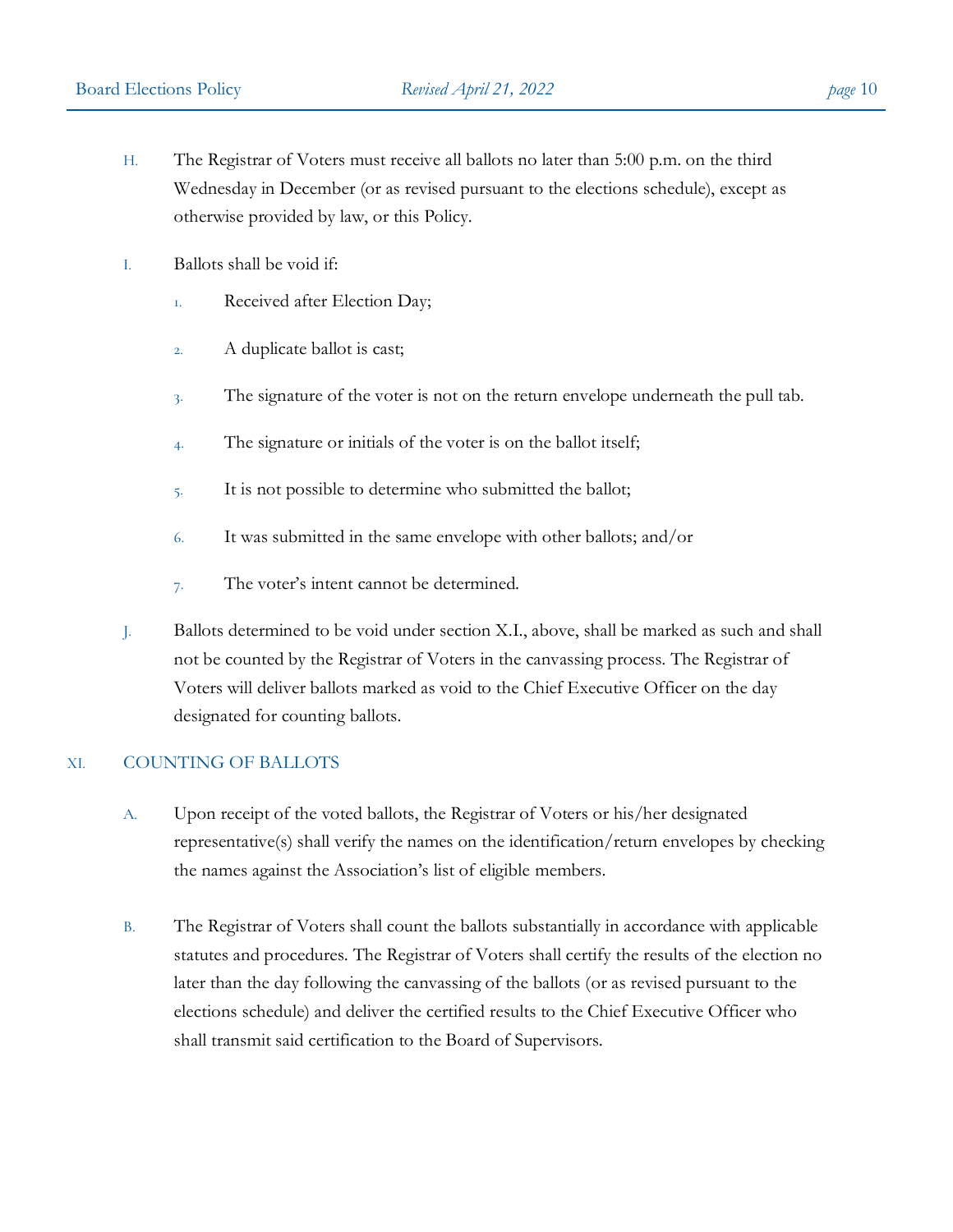C. The candidate receiving the highest number of votes for the seat designated on the ballot shall be declared elected to that seat, except for the seat of the Alternate Seventh (Safety) Member.

The Alternate Seventh Member must be a safety member from a group other than a group represented by the Seventh Member. The Alternate Safety shall be that candidate, if any, from the group as described in §§31740.2 and 31740.4, and any other eligible safety member if there is no eligible candidate from the groups under §§31470.2 and 31470.4. If there is no eligible candidate there may not be an alternate member. (Gov. Code  $$31520.1(b).$ 

The duly elected candidate shall serve for a term of three (3) years from and after January 1st of the year following the election.

### XII. RECOUNT

Within five (5) calendar days of certification of the election results by the Registrar of Voters (or as revised pursuant to the elections schedule), a candidate may upon written application to ACERA, which ACERA will submit to the Registrar of Voters, request a recount of all ballots to be conducted by the Registrar of Voters. Prior to the requested recount, the Registrar of Voters shall determine the cost for conducting such a recount. The candidate requesting the recount shall deposit this amount with the Registrar of Voters prior to the recount. Money so deposited shall only be returned to the depositor if, upon the completion of the recount, the candidate requesting the recount is found to have received a plurality of all votes cast. The recount shall be conducted in the same manner as the original count.

## XIII. OATH OF ALLEGIANCE AND SWEARING IN ELECTED MEMBERS

- A. Newly elected members of the Board of Retirement shall sign the Oath or Affirmation of Allegiance in the presence of a notary public at ACERA's office prior to serving on any Committee and/or Board meeting in January. Alternatively, the Oath can be signed at the Alameda County Clerk of the Board of Supervisors office.
- B. Newly elected members of the Board of Retirement shall be sworn in by the Alameda County Clerk of the Board of Supervisors or his/her representative, a notary public, Judge or Commissioner no sooner than January 1 and no later than the first regularly scheduled Board meeting in January.